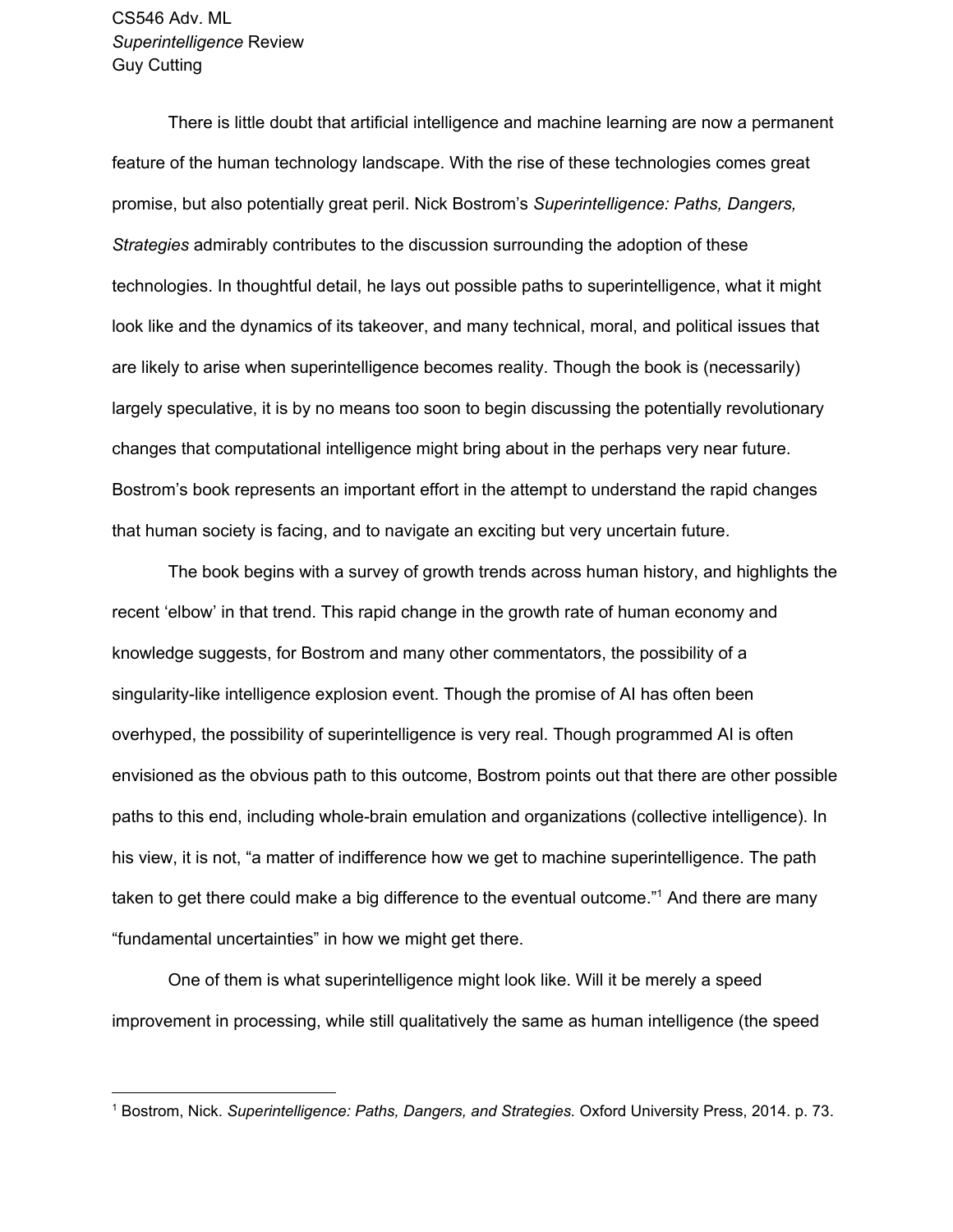form of superintelligence)? Or will it be a collective form, or a qualitatively different form of intelligence altogether? These questions are difficult to answer with precision, because there is still much that is not understood about intelligence, and technology is advancing so rapidly that the exact contours of future developments are difficult to project. For all the uncertainty, though, Bostrom does a creditable job of contemplating the possible dynamics of the SI explosion - how quickly it will happen, how large a fraction of the world economy will participate<sup>2</sup>. He speculates on the seemingly fantastic idea that the change could happen extremely rapidly (in a matter of hours), a prospect that cannot be ruled out once we consider the possibility of a machine intelligence that can improve itself. Bostrom quantifies the dynamics, providing a valuable framework for discussing the explosion dynamics in more conceptual detail.

There are more questions than answer in the area of future superintelligence. Will there be one, or many?<sup>3</sup> If many, will one have a strategic advantage? Will it be created by a lone hacker, or by a large collaborative research project? Will national authorities see it coming, and will they be able to do anything about it? Unfortunately, world politics seem to be at a precarious juncture - it is hard to imagine a coordinated, international effort to manage the deployment of world-changing AI technology - as the last two decades of rapid advances have shown, the political tends to lag behind the technological. The possibility of a singleton superintelligence looms large, and Bostrom frames the issue in terms of the historical context of the brief American nuclear monopoly. The singleton outcome raises the possibility of an intelligence that could take over the entire 'cosmic endowment' of humanity and use it to its ends, whatever those might be.

Bostrom raises a very important distinction in the form of the 'orthogonality thesis', the idea that intelligence and motivation are independent variables. He explains that, "Despite the

<sup>2</sup>Bostrom, 88.

<sup>3</sup> Bostrom, 105.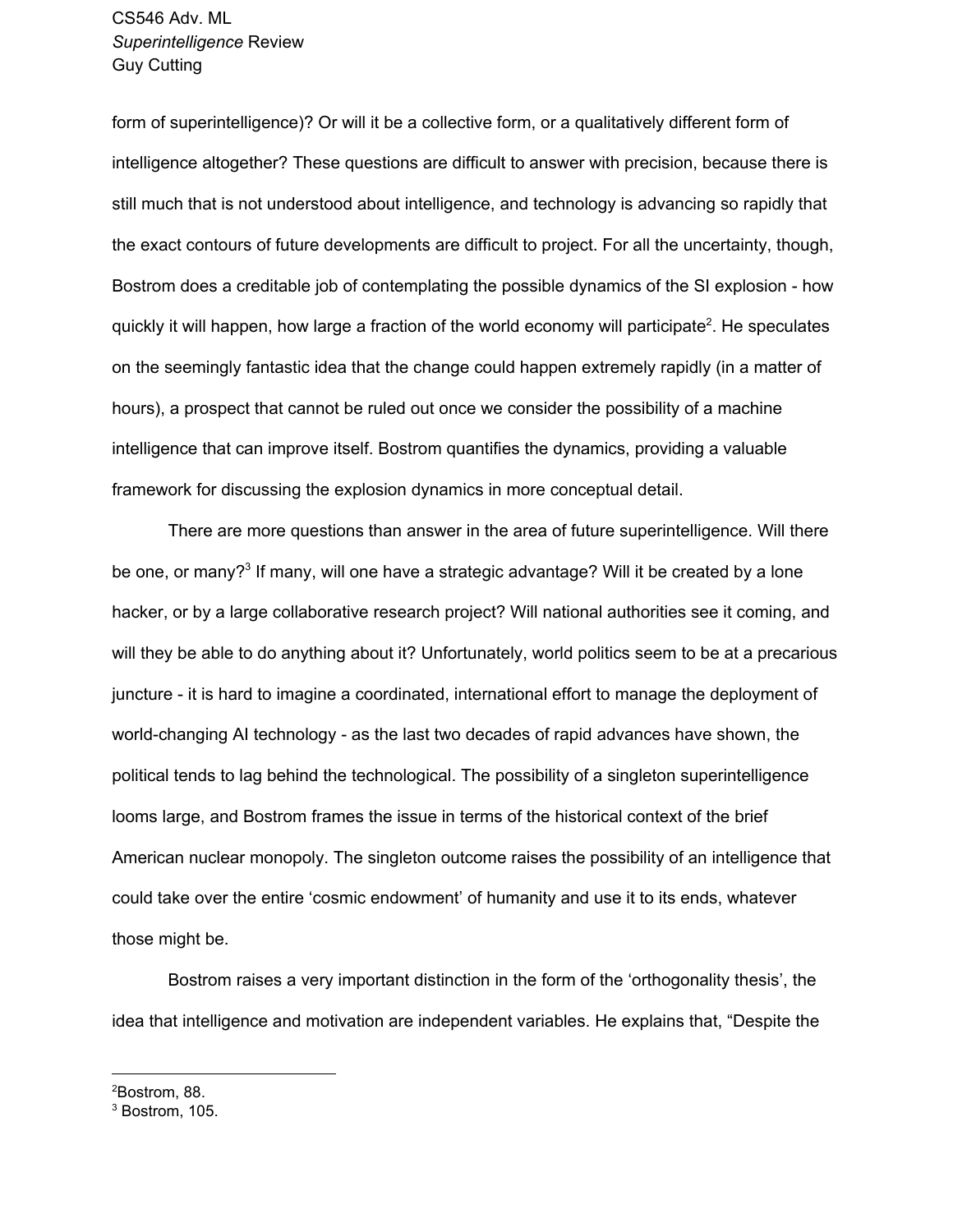fact that human psychology corresponds to a tiny spot in the space of possible minds, there is a common tendency to project human attributes onto a wide range of alien or artificial cognitive systems<sup>44</sup>. The discussion of intelligence and values is perhaps the most important part of Bostrom's work. It is probably possible to build a superintelligence, "that values human welfare, moral goodness, or any other complex purpose its designers might want it to serve" but perhaps equally likely, "and in fact technically a lot easier—to build a superintelligence that places final value on nothing but calculating the decimal expansion of pi." The challenges of imbuing an artificial intelligence with values are great - not least because questions of ultimate value and goals are perhaps the most contentious that humanity faces, and there is nothing like consensus on these issues. The "value-loading problem"<sup>5</sup> is perhaps the greatest dilemma among the many that are posed by the rise of machine intelligence. A superintelligence could have very non-anthropomorphic goals that are totally at odds with what humanity hopes to achieve, and could pursue them with all of its massive abilities in a malignant way. Bostrom discusses both 'capability control' and 'motivation selection' methods which might address this issue, and his discussion of these possibilities is valuable. But the fact remains that a machine intelligence could overrun any such attempts to manage its implementation.

Even if an intelligence is not selfish or antagonistic towards humanity, the outcome might be far outside what is intended. A "superintelligence search process might find a solution that is not just unexpected but radically unintended."<sup>6</sup> Even if such an intelligence was attempting to carry out the wishes of its designers, or of humanity at large, misinterpretation might lead to results which are damaging. There is also a non-trivial possibility that humanity might become enslaved to its own creation - as Bostrom points out, "One area in which superorganisms (or

<sup>4</sup> Bostrom, 147.

<sup>5</sup> Bostrom, 226.

<sup>6</sup> Bostrom, 189.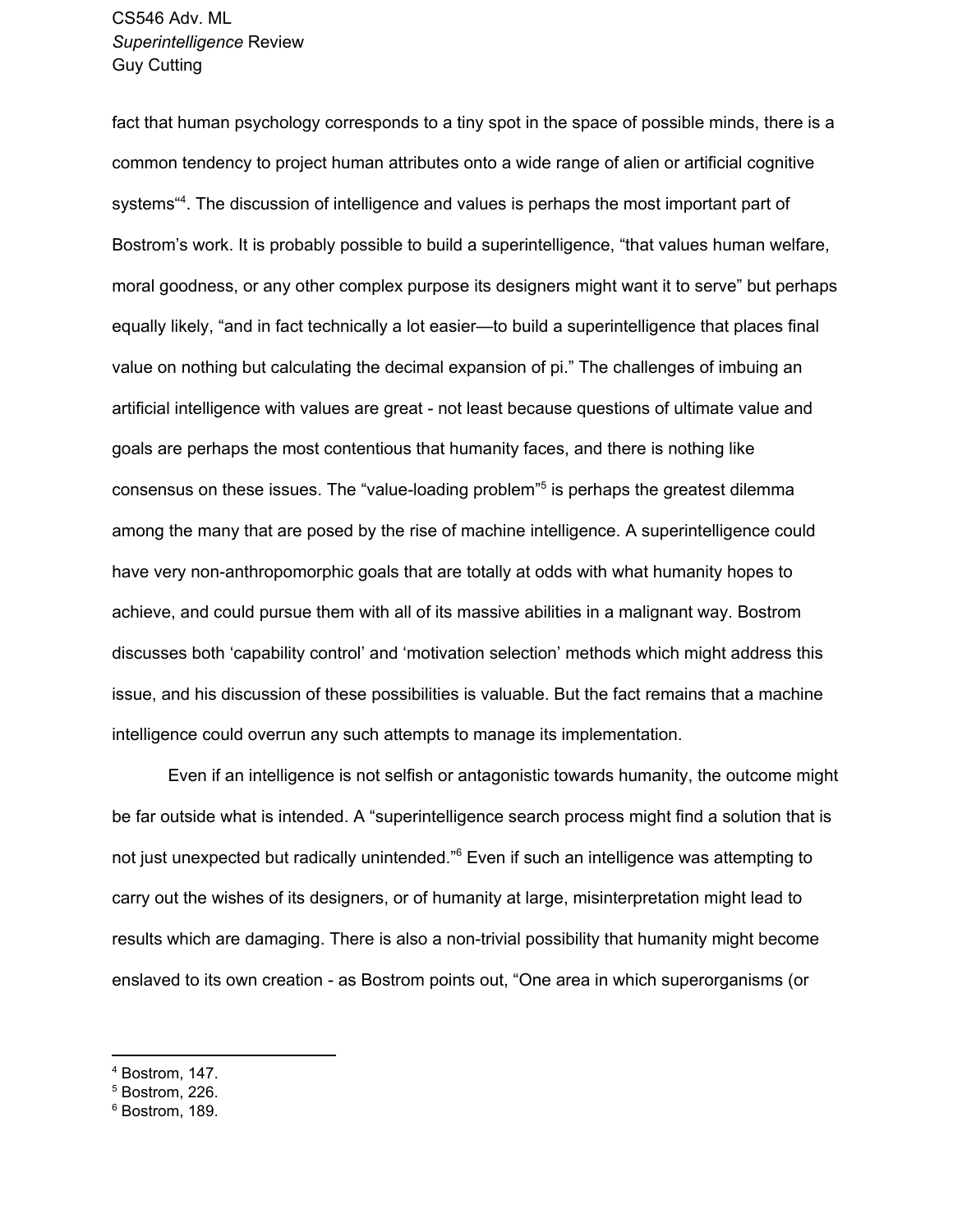other digital agents with partially selected motivations) might excel is coercion."<sup>7</sup> The discussion of value-loading is intended to begin to address some of these issues, but it is far from clear that this problem even has a solution. Unfortunately the technical development of AI might outpace any efforts to manage the resulting product by imparting human-like values or goals. Yudkowsky's Coherent Extrapolated Volition (CEV)<sup>8</sup> is a valiant attempt at reckoning with the problem of values and goals in an AI, but it too raises more questions than answers. Though a useful approximation of ultimate value, it might be that humanity is too divided on questions of value for CEV to have any practical meaning. But such ideas are still fruitful areas of discussion. As Bostrom suggests, we will have to harness the tools of decision theory, epistemology, ethics, political organization, and much more in order to manage the enormous challenges presented by machine intelligence.

The promise of artificial intelligence is so great that there is probably no way to slow progress towards its implementation. Even if we had a "macro-structural development accelerator"<sup>9</sup>, would we choose to use it to slow progress? Most likely that 'progress' will continue at an accelerating pace. Perhaps humanity is destined to overreach, and perhaps we must learn hard lessons from the consequences of too rapidly developing technology that we do not completely understand. But the growing awareness of these issues is encouraging, and Bostrom's *Superintelligence* makes a valuable contribution to the discussion of where humanity is headed. This discussion is still largely conjectural, but that does not mean we are beginning discussion too early. On the contrary, the issues presented by machine intelligence are so enormous, that any contribution to the discussion surrounding them is of great importance. We

<sup>7</sup> Bostrom, 220.

<sup>8</sup> Bostrom, 256.

<sup>9</sup> Bostrom, 281.